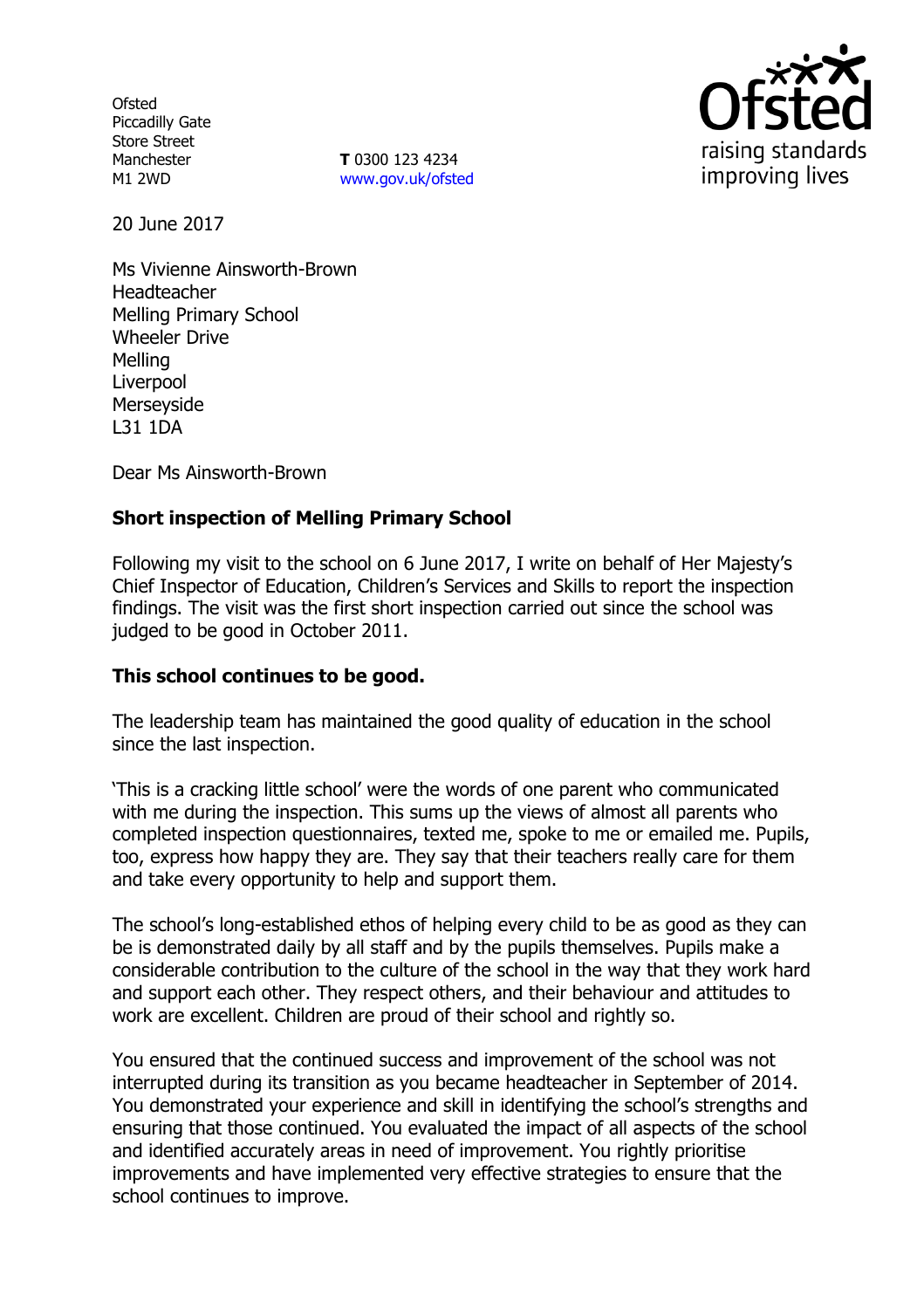

In this school, pupils' welfare and happiness are paramount. Pupils feel secure. They are well taught and overall make strong progress. Governors make a very valuable contribution to a highly successful leadership team.

Teachers work hard, preparing learning activities that are interesting and meet the needs of their pupils very precisely. Teachers use a consistent approach to assessment throughout the school. Teachers have taught their pupils how to evaluate their own work, providing immediate assessment to both teachers and pupils themselves. If a pupil has not grasped a concept, the teacher can give further guidance instantly or arrange for a teaching assistant to support the pupil later that day or, at the latest, the following day. This immediate response to addressing pupils' misunderstandings ensures that they do not fall behind. You, other leaders and governors have very good systems to monitor pupils' progress. This means that you can intervene quickly when you identify any slowing of progress.

Teaching assistants make a considerable contribution to supporting pupils' progress, particularly those pupils who occasionally need a little extra help.

Achievement in English and mathematics in Years 5 and 6 is very strong. Achievement in mathematics has been consistently strong throughout the school and achievement in English has improved quickly. Leaders have identified that some boys in Years 1 and 3 are not attaining as highly in English as boys nationally. They are also aware that achievement in subjects apart from English and mathematics is not quite as strong as in those core subjects. Leaders have started to address these.

### **Safeguarding is effective.**

You and your leadership team have ensured that all arrangements to promote safeguarding are efficient and effective. Pupils know that their welfare is of paramount importance to all staff and so trust their teachers explicitly. Pupils say that they would be confident to raise any concerns they had with staff. The close bond between pupils and staff ensures that pupils feel safe and that they are safe.

Safeguarding procedures are systematic, and records show a well-informed and organised approach. You ensure that staff are well trained. They know how to identify any signs of potential abuse and how to raise concerns. All leaders work well with external agencies and they know when to refer concerns. Recruitment procedures are secure.

Online safety is developed well in the school and even young pupils can explain how to keep themselves safe when using social media or using the internet. Bullying in the school is rare. The school's environment is safe.

### **Inspection findings**

■ Children normally start Reception with levels of development that are typical for their age. However, this can vary considerably from year to year. The highly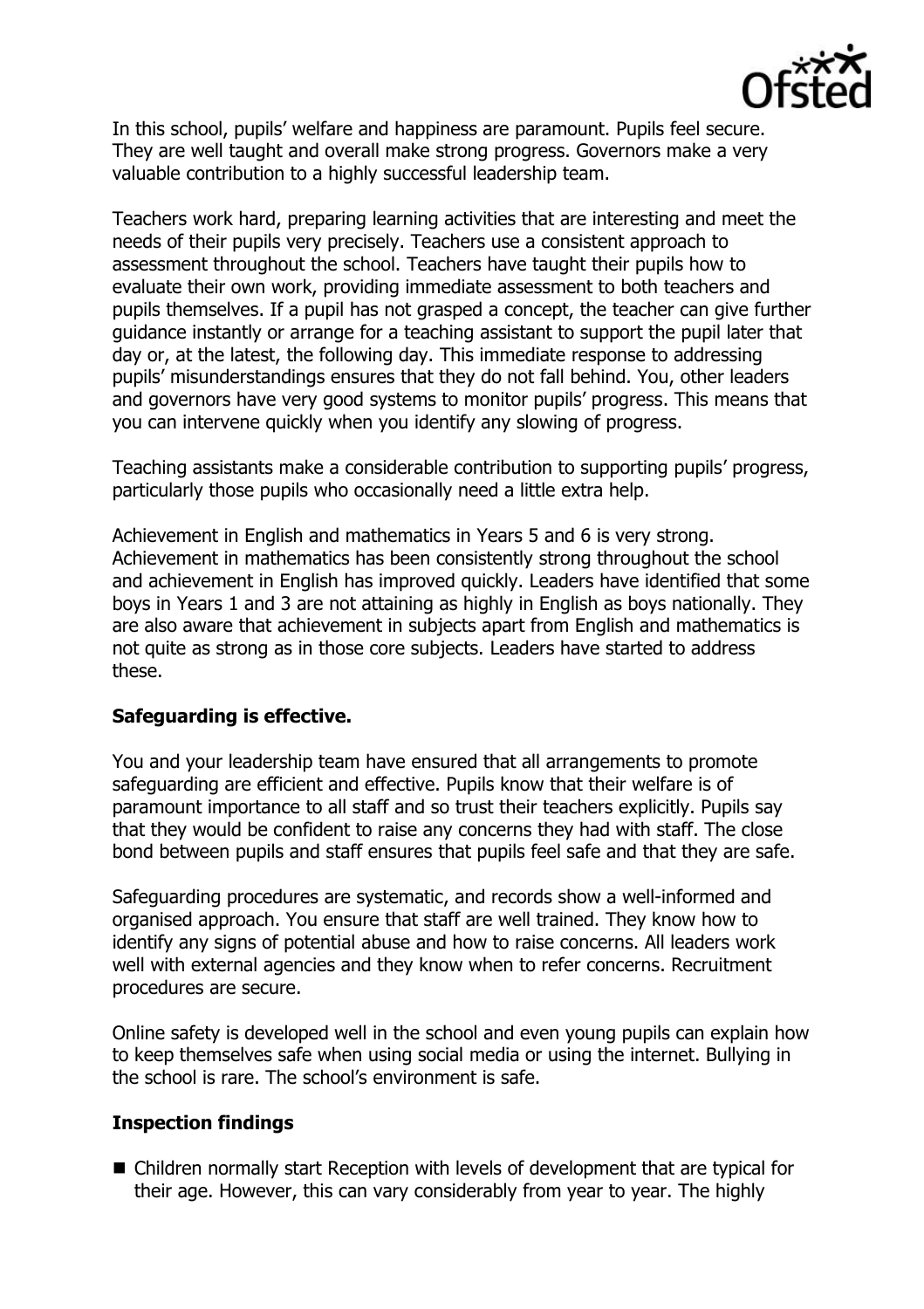

effective leader of the early years provision adapts what children will do and learn depending on their needs. For example, last year, teachers spent a great deal of time promoting social and emotional development in response to children's learning needs. While a larger proportion of children than usual did not attain levels of development that would be considered typical, this action enabled children to make good progress, ensuring that they were well prepared for key stage 1. The indoor environment is exciting. You have secured much-needed funding to improve the outdoor area. Whether indoors or out, staff ensure that activities are stimulating. Children currently in the early years provision are making strong progress.

- The teaching of mathematics has been consistently strong over a number of years. Your staff have adapted well to changes in the curriculum and assessment. You have been instrumental in developing a whole-school strategy to the teaching of mathematics. The approach is very well considered and systematic. Teachers know what is expected of them and know how their work fits in with the work of teachers in other classes. Pupils experience different mathematics sessions throughout the day. Some sessions develop pupils' arithmetical mental agility, speed and confidence, while others help pupils develop their mathematical understanding and skills. Pupils apply these elements to solve mathematical problems. Achievement in mathematics is strong throughout the school.
- Across the school, pupils' achievement in English is catching up with achievement in mathematics quickly. Leaders and teachers have adopted a very systematic approach to developing pupils' understanding of phonics. This is giving young pupils a sound foundation from which they can develop their reading, spelling and writing skills. Pupils read well. For most, the quality of their writing is improving quickly. However, the quality of boys' writing in Years 1 and 3 is weaker than their peers nationally. You are fully aware of this and are taking effective action to raise their attainment quickly.
- You have taken significant steps to improve further the achievement pupils make in subjects other than in the core subjects of English and mathematics. You have allocated subject leadership responsibilities. These leaders are beginning to adapt the very successful school strategies used to improve English and mathematics to raising achievement across non-core subjects. Pupils study subject themes for a whole day or a full week. This has played a significant role in promoting a diverse and engaging curriculum. While teachers take every opportunity to ensure that their pupils develop their literacy and numeracy skills across the curriculum, more needs to be done to promote subject-specific skills, knowledge and understanding beyond the core curriculum.
- The work that Melling Primary School does to support disadvantaged pupils received public recognition last year when you received a letter of congratulation from the Department for Education. Disadvantaged pupils who attend Melling do as well as other pupils nationally. This has been achieved through the hard work of all staff. A dedicated senior leader and a tenacious governor champion all disadvantaged pupils, no matter what their ability. You monitor the achievement, attendance and social and emotional development of every disadvantaged child with considerable rigour. The school seeks and creates opportunities to ensure that individual disadvantaged pupils develop and flourish. Disadvantaged pupils